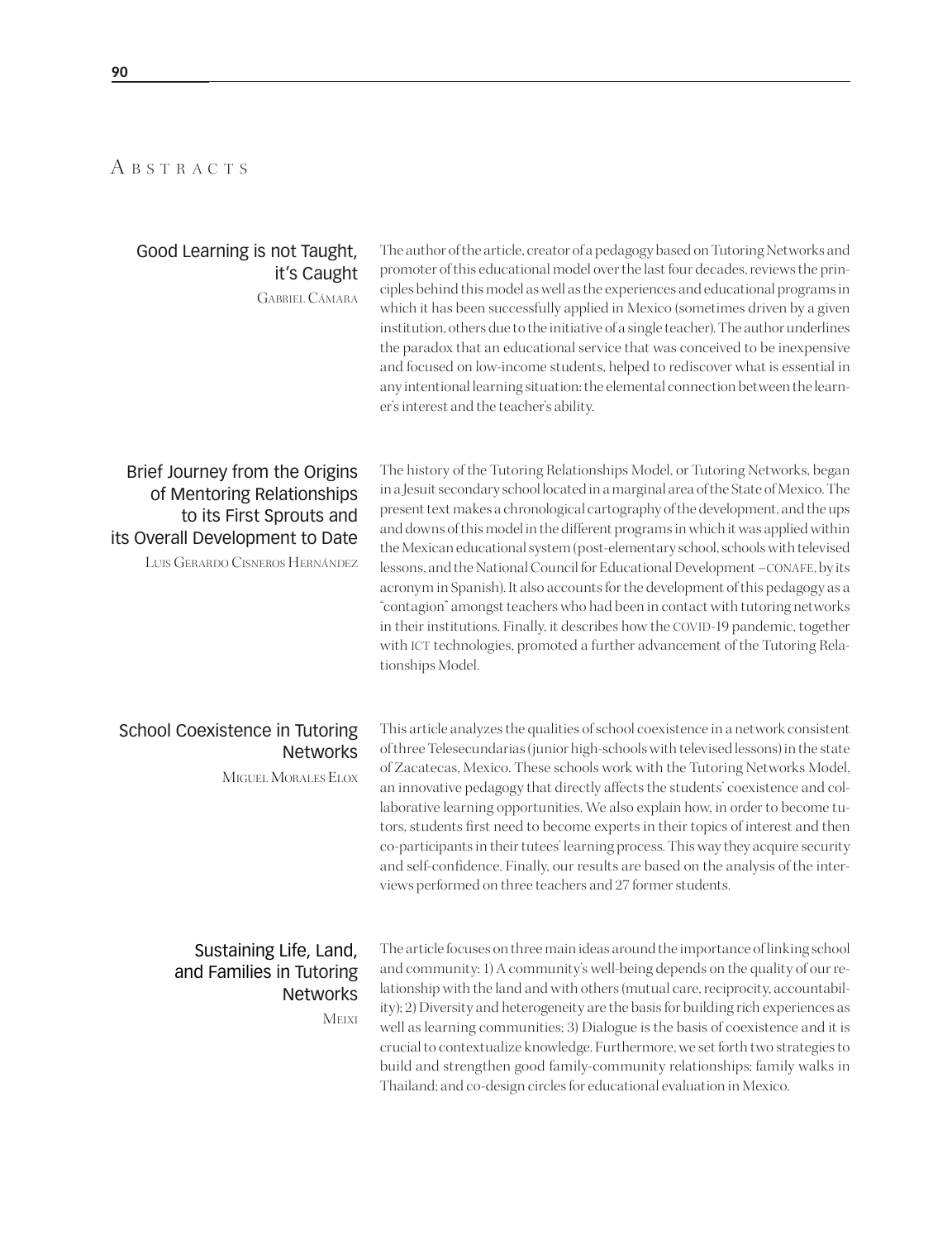### Creating a Learning Community in "Telesecundaria Juan Escutia", Located in El Pescadero (2013-2016)

Hernán Manuel Plantillas **SÁNCHEZ** 

In this article, the author narrates his experience as an apprentice and promoter of a solid and committed learning community based on the Tutoring Networks Model and sustained in common ethical values. This experience took place in a "Telesecundaria" (junior high-school with televised lessons) located in the state of Nayarit, Mexico. His narration begins with the training of teachers and the creation of a learning community that took on dozens of topics from the official curriculum, following the Tutoring Networks Model. He also describes the students' attitude changes: They transformed their shyness into leadership and their laziness into discipline, while also developing the ability to study by themselves. The paper ends with a call to action to train more multi-grade school teachers, as this kind of institutions represent more than 50% of the basic education schools in the country.

#### "Putting Yourself in your Student's Shoes" Learning and Teaching in Dialogue, a Teaching Experience Miguel Morales Elox, Esmeralda

Judith Morales Ríos, Edna Karina Urtusuastegui Bustillo and Juan Pedro Rosete Valencia

Tutoring Relationships in a Collaboration and Dialogue Based Learning Model (ABCD, by its acronym in Spanish) A pedagogical alternative for community "televised high schools"

Sergio Christian González Osorio

This article addresses the Tutoring Relationships Model as a dialogical pedagogy based on the interaction between tutor and learner. It describes the experience of two teachers (the text's co-authors) who participated in a training workshop with 15 upper secondary education teachers in northern Mexico, in the year 2020. They present fragments of the records of their learning processes, including their tutors' interventions and students' testimonies regarding the implementation of the Tutoring Relationships Model. Finally, they present a series of opportunities and limitations for dialogical learning in upper secondary education.

This article argues in favor of sustaining Community "Telebachilleratos" (highschool with televised lessons) in Mexico, which were founded in 2013 to expand school coverage and meet the goal of offering this education level to the entire population of school age. These institutions had to follow the Collaboration and Dialogue Based Learning Model (ABCD, by its acronym in Spanish), which has been successfully applied in community elementary and junior high schools through the National Council for Educational Development (CONAFE, by its acronym in Spanish) and televised lessons. Nowadays, "Telebachilleratos" serve about 180,000 young people in very precarious conditions, not only due to their isolation and poverty context, but also due to the lack of clear financial operation rules (or the lack of compliance with these rules) and the informality in the hiring of teachers.

Educational Change as a Social Movement Re-imagining Schools and School Systems

Santiago Rincón-Gallardo

This text is an edited transcript of a lecture read by the author in August 2020 to basic education teachers who work in tutoring networks in Mexico. The author argues that school is not the ideal place for learning but it rather, in fact, obstructs it. In order to create real change in educational systems, it is necessary to transform the relationships among knowledge, teacher and learner; they need to be more horizontal. Both democracy and learning are at stake. Tutoring networks constitute a social movement which has already registered successful experiences, in several countries, in favor of the democratization of learning and of human relations.